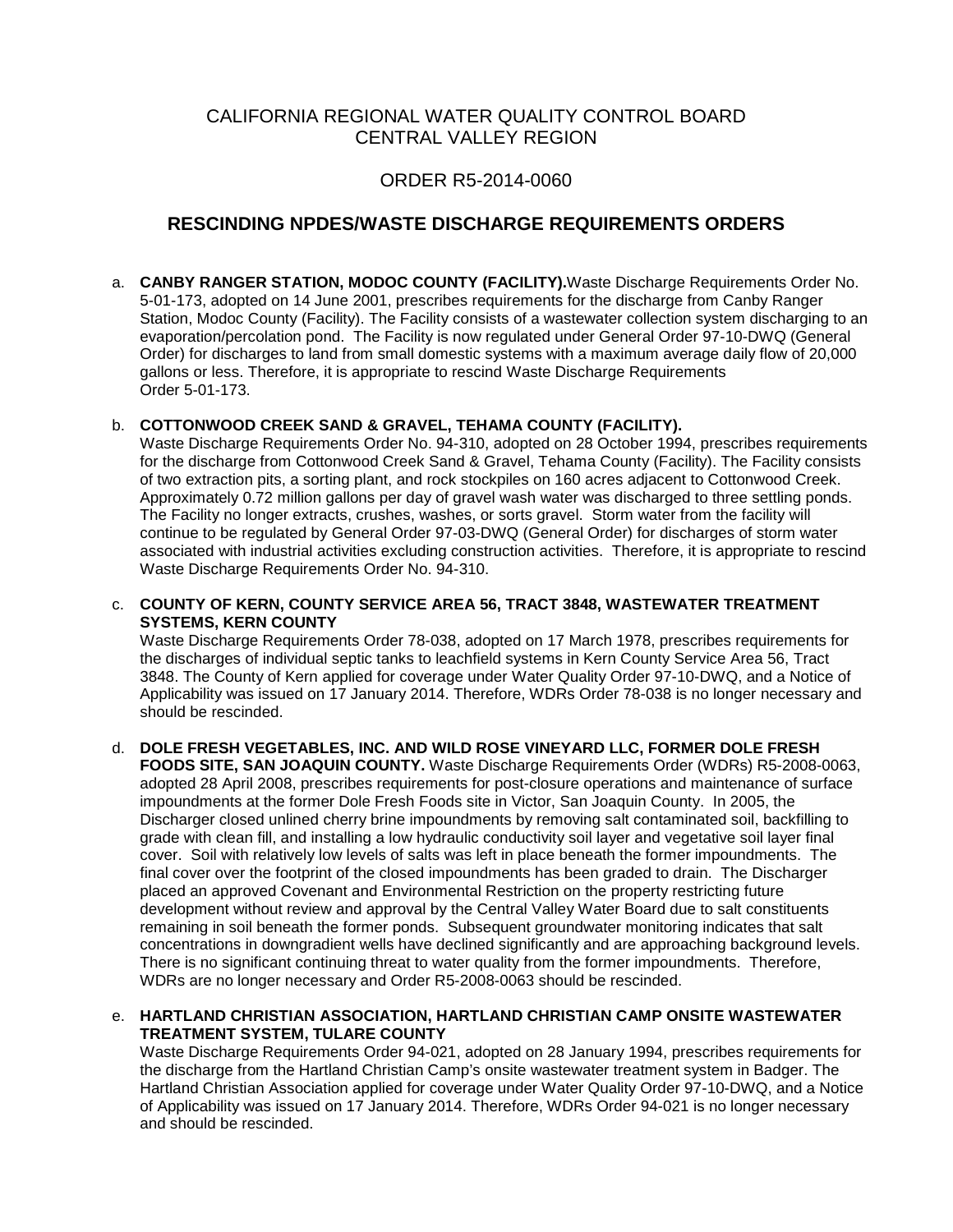- on 25 June 1993, prescribes requirements for the discharge from l'SOT Inc., Modoc County (Facility). The Facility consists of a wastewater collection system and lift station discharging to evaporative ponds. f. **I'SOT INC., MODOC COUNTY (FACILITY).** Waste Discharge Requirements Order No. 93-085, adopted The Facility is now regulated under General Order 97-10-DWQ (General Order) for discharges to land from small domestic systems with a maximum average daily flow of 20,000 gallons or less. Therefore, it is appropriate to rescind Waste Discharge Requirements Order No. 93-085.
- g. **LAKE SHASTA MOBILE HOME PARK, SHASTA COUNTY (FACILITY).**Waste Discharge Requirements Order No. 86-063, adopted on 28 March 1986, prescribes requirements for the discharge from Lake Shasta Mobile Home Park, Shasta County (Facility). The Facility consists of a wastewater collection system and lift station discharging to evaporation/percolation ponds. The Facility is now regulated under General Order 97-10-DWQ (General Order) for discharges to land from small domestic systems with a maximum average daily flow of 20,000 gallons or less. Therefore, it is appropriate to rescind Waste Discharge Requirements Order No. 86-063.
- h. **OCEAN PARK MANOR LLC, SEQUOIA DAWN APARTMENTS WASTEWATER TREATMENT FACILITY, TULARE COUNTY**. Waste Discharge Requirements Order 86-067, adopted on 28 March 1986, prescribes requirements for the discharge from the Sequoia Dawn Apartment's wastewater treatment facility in Springville. Ocean Park Manor, LLC, applied for coverage under Water Quality Order 97-10-DWQ, and a Notice of Applicability was issued on 10 January 2014. Therefore, WDRs Order 86- 067 is no longer necessary and should be rescinded.
- i. **MERCED IRRIGATION DISTRICT, MCSWAIN RECREATION AREA WASTEWATER TREATMENT FACILITY, MARIPOSA COUNTY.** Waste Discharge Requirements Order 85-161, adopted on 28 June 1985, prescribes requirements for the discharge from the McSwain Recreation Area's wastewater treatment facility at McSwain Reservoir. The Merced Irrigation District applied for coverage under Water Quality Order 97-10-DWQ, and a Notice of Applicability was issued on 10 January 2014. Therefore, WDRs Order 85-161 is no longer necessary and should be rescinded.
- j. **MERCED IRRIGATION DISTRICT, BARRETT COVE RECREATION AREA WASTEWATER TREATMENT FACILITY, MARIPOSA COUNTY.** Waste Discharge Requirements Order 85-162, adopted on 28 June 1985, prescribes requirements for the discharge from the Barrett Cove Recreation Area's wastewater treatment facility at Lake McClure. The Merced Irrigation District applied for coverage under Water Quality Order 97-10-DWQ, and a Notice of Applicability was issued on 10 January 2014. Therefore, WDRs Order 85-162 is no longer necessary and should be rescinded. (LR)
- k. **MERCED IRRIGATION DISTRICT, HORSESHOE BEND RECREATION AREA WASTEWATER TREATMENT FACILITY, MARIPOSA COUNTY**. Waste Discharge Requirements Order 85-163, adopted on 28 June 1985, prescribes requirements for the discharge from the Horseshoe Bend Recreation Area's wastewater treatment facility at Lake McClure. The Merced Irrigation District applied for coverage under Water Quality Order 97-10-DWQ, and a Notice of Applicability was issued on 10 January 2014. Therefore, WDRs Order 85-163 is no longer necessary and should be rescinded.
- l. **MERCED IRRIGATION DISTRICT, MCCLURE POINT RECREATION AREA WASTEWATER TREATMENT FACILITY, MARIPOSA COUNTY**. Waste Discharge Requirements Order 85-164, adopted on 28 June 1985, prescribes requirements for the discharge from the McClure Point Recreation Area's wastewater treatment facility at Lake McClure. The Merced Irrigation District applied for coverage under Water Quality Order 97-10-DWQ, and a Notice of Applicability was issued on 10 January 2014. Therefore, WDRs Order 85-164 is no longer necessary and should be rescinded.

## m. **MOUNTAIN GATE RECREATIONAL VEHICLE PARK, SHASTA COUNTY (FACILITY).**

Waste Discharge Requirements Order No. 95-005, adopted on 27 January 1995, prescribes requirements for the discharge from Mountain Gate Recreational Vehicle Park, Shasta County (Facility). The Facility consists of a wastewater collection system and lift station discharging to leach fields. The Facility is now regulated under General Order 97-10-DWQ (General Order) for discharges to land from small domestic systems with a maximum average daily flow of 20,000 gallons or less. Therefore, it is appropriate to rescind Waste Discharge Requirements Order No. 95-005.